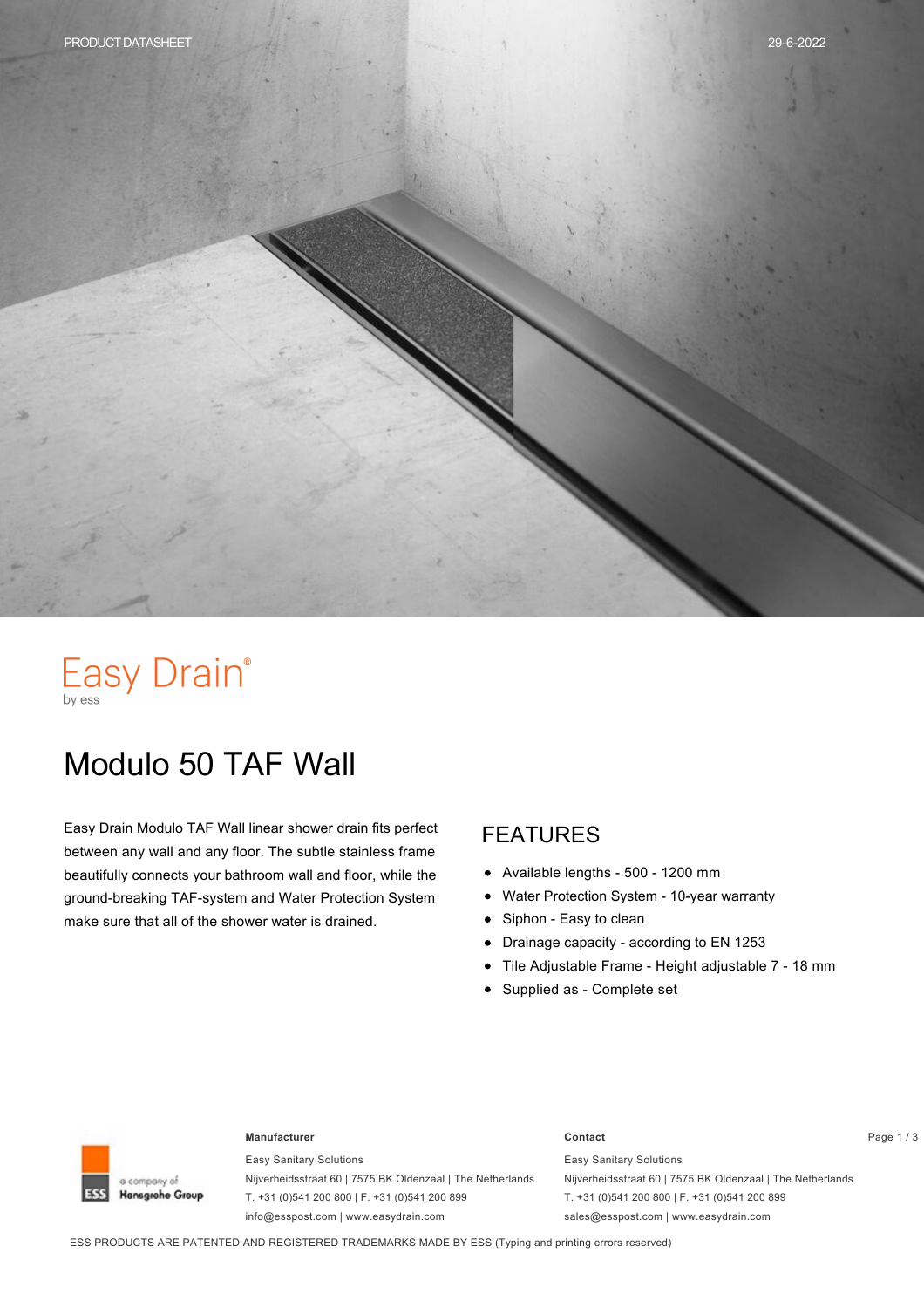### GENERAL

| Serie         | Compact TAF Wall; Modulo TAF Wall                                                            |  |  |  |
|---------------|----------------------------------------------------------------------------------------------|--|--|--|
| Name          | Modulo 50 TAF Wall                                                                           |  |  |  |
| Model         | Rectangular shower drain                                                                     |  |  |  |
| Length (mm)   | 500, 600, 700, 800, 900, 1000, 1100, 1200, 1300, 1400, 1500, 1600, 1700, 1800,<br>1900. 2000 |  |  |  |
| Product type  | Complete                                                                                     |  |  |  |
| Application   | New construction, Renovation                                                                 |  |  |  |
| Certification | EN1253, ETAG-022, cUPC, DIN 18534                                                            |  |  |  |
|               |                                                                                              |  |  |  |

### **INSTALLATION**

| Substrate                                   | Concrete / Sand Cement, Wooden floors, Lewis sheets |  |  |
|---------------------------------------------|-----------------------------------------------------|--|--|
| Floor finish                                | Tiles / Mosaic, Glass Mosaic, Thin tiles            |  |  |
| Height adjustable feet                      | Included                                            |  |  |
| Installation option                         | Wall                                                |  |  |
| Outlet                                      | Horizontal                                          |  |  |
| Connection (mm)                             | 50 (Global) / 56 (UK)                               |  |  |
| Min. installation depth (mm) (built-in set) | 83                                                  |  |  |
| Min. installation depth (mm) (incl. grate)  | 90                                                  |  |  |

#### DRAINAGE

| Max. drainage capacity entrance (I/min) | N.A. |
|-----------------------------------------|------|
| Max. drainage capacity wall (I/min)     |      |
| Max. drainage capacity (I/min)          |      |

#### **BUILT-IN SET**

| Pre-assembled sealing membrane | Included           |
|--------------------------------|--------------------|
| Siphon features                | Cleanable          |
| Water seal height (mm)         | 50                 |
| Outlet                         | Horizontal         |
| Material siphon                | Polypropylene (PP) |

#### **DESIGN**

| Grate finish                   | Brushed stainless steel / Tile |  |  |
|--------------------------------|--------------------------------|--|--|
| Grate pattern                  | Zero / Closed                  |  |  |
| Grate width (mm)               | 45                             |  |  |
| Grate tile insert (mm)         | 12                             |  |  |
| Adjustable grate               | <b>No</b>                      |  |  |
| Frame type                     | TAF (Tile Adjustable Frame)    |  |  |
| <b>TAF Frame material</b>      | Stainless steel (304)          |  |  |
| Design frame finish            | N.A.                           |  |  |
| Frame width (mm)               | 81                             |  |  |
| Wheelchair accessible          | Yes                            |  |  |
| <b>Extension set available</b> | <b>Yes</b>                     |  |  |



Easy Sanitary Solutions Nijverheidsstraat 60 | 7575 BK Oldenzaal | The Netherlands T. +31 (0)541 200 800 | F. +31 (0)541 200 899 info@esspost.com | www.easydrain.com

#### **Manufacturer Contact** Page 2 / 3 Easy Sanitary Solutions

Nijverheidsstraat 60 | 7575 BK Oldenzaal | The Netherlands T. +31 (0)541 200 800 | F. +31 (0)541 200 899 sales@esspost.com | www.easydrain.com

ESS PRODUCTS ARE PATENTED AND REGISTERED TRADEMARKS MADE BY ESS (Typing and printing errors reserved)